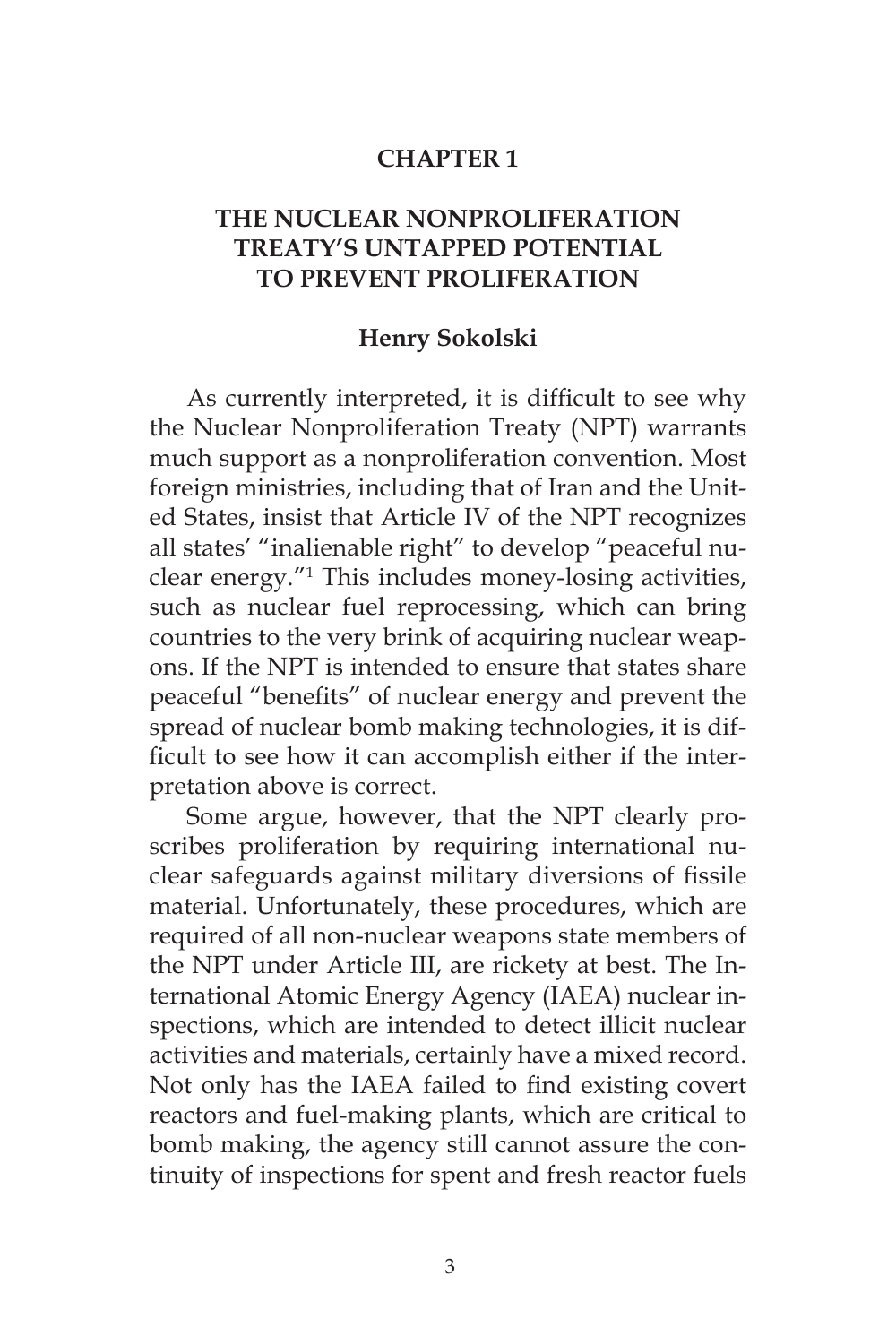that could be processed into bomb usable materials at roughly two-thirds of the sites that it currently inspects. What is easily as worrisome is that even at declared nuclear fuel-making sites, the IAEA routinely loses count of many bombs' worth of production each year.

Finally, in the practical world, the NPT hardly admits of modification and is far too easy for violating states to withdraw from. Under Article X, treaty members are free to leave the NPT with no more than 3 months notice merely by filing a statement of the "extraordinary events [relating to the subject matter of the treaty] it regards as having jeopardized its supreme interests." As North Korea demonstrated with its withdrawal from the NPT, these slight requirements are all too easy to meet.

As for amending the treaty, it is nearly impossible. Not only must a majority of NPT members ratify any proposed amendments, but every member of the IAEA government board and every NPT nuclear weapons state member must ratify the proposal as well, and this is only to get amendments for consideration by those states that have not yet ratified the NPT. Ultimately, any state that chooses not to so ratify is free to ignore the amendment, and the treaty is functionally unamendable.

For all of these reasons, the NPT is not just seen as being weak against violators and difficult to improve, but it is seen effectively as a legal instrument that *enables* nations to acquire nuclear weapons technology. Former President George W. Bush highlighted this in a February 2004 nuclear nonproliferation speech in which he argued that the NPT had created a "loophole" in promoting all aspects of civilian nuclear technology including nuclear fuel making. This allowed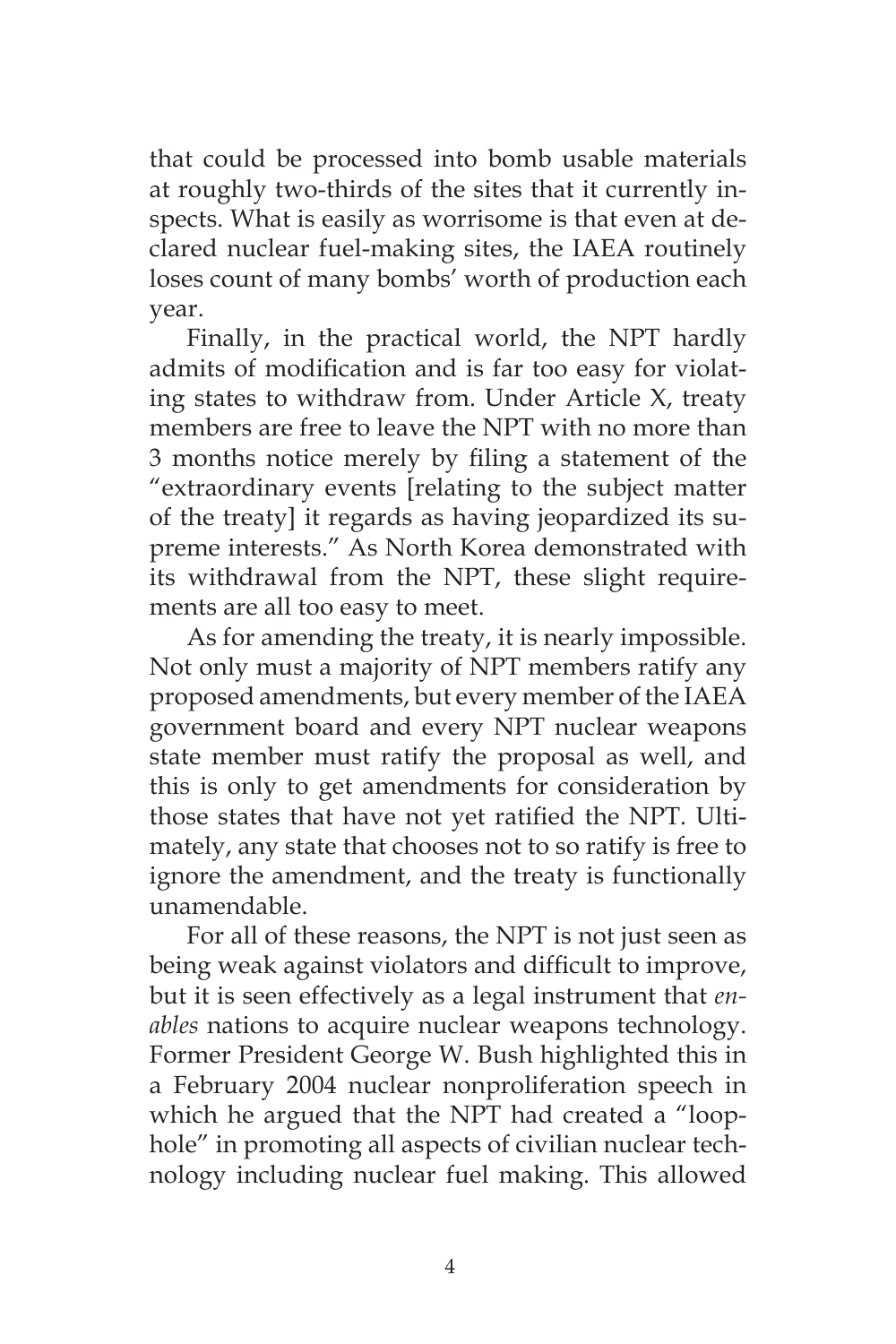proliferating states to "cynically manipulate" the treaty to develop and acquire nearly all the technology and materials they needed to make nuclear weapons. President Bush attempted to shore up the NPT by calling on the world's nonweapons states that have not yet developed nuclear fuel making to foreswear such activities and to allow more intrusive civilian nuclear inspections in exchange for their assured access to nuclear fuel from those states now producing enriched uranium.

Bush's appeal, however, was hardly successful: Australia, Canada, South Africa, Jordan, Iran, and Argentina, among other states, were unwilling to give up their "right" to make nuclear fuel. Then, in September 2007, Israel bombed a covert Syrian nuclear reactor that was under construction. This act of violence, which followed months of intelligence consultations with the United States, was a clear vote of no confidence in the IAEA nuclear inspections system.

Compounding these setbacks, in 2005 the U.S. Government proceeded to negotiate a civilian nuclear cooperation agreement with India—a nonweapons state under the NPT that had already violated its pledges not to misuse previous U.S. and Canadian civilian nuclear energy aid and that had tested nuclear weapons in 1974 and 1998. Implementation of this agreement prompted Pakistan, Israel, and North Korea to call for similar treatment. Finally, as early 2010, Washington and its allies had still not seriously penalized, much less reversed, the nuclear misbehavior of Iran and North Korea, two states that the IAEA found to be in clear breach of their NPT safeguards obligations.

Each of these developments has undermined the NPT's nonproliferation credibility and led to a chorus of pleas from policy analysts for members of the NPT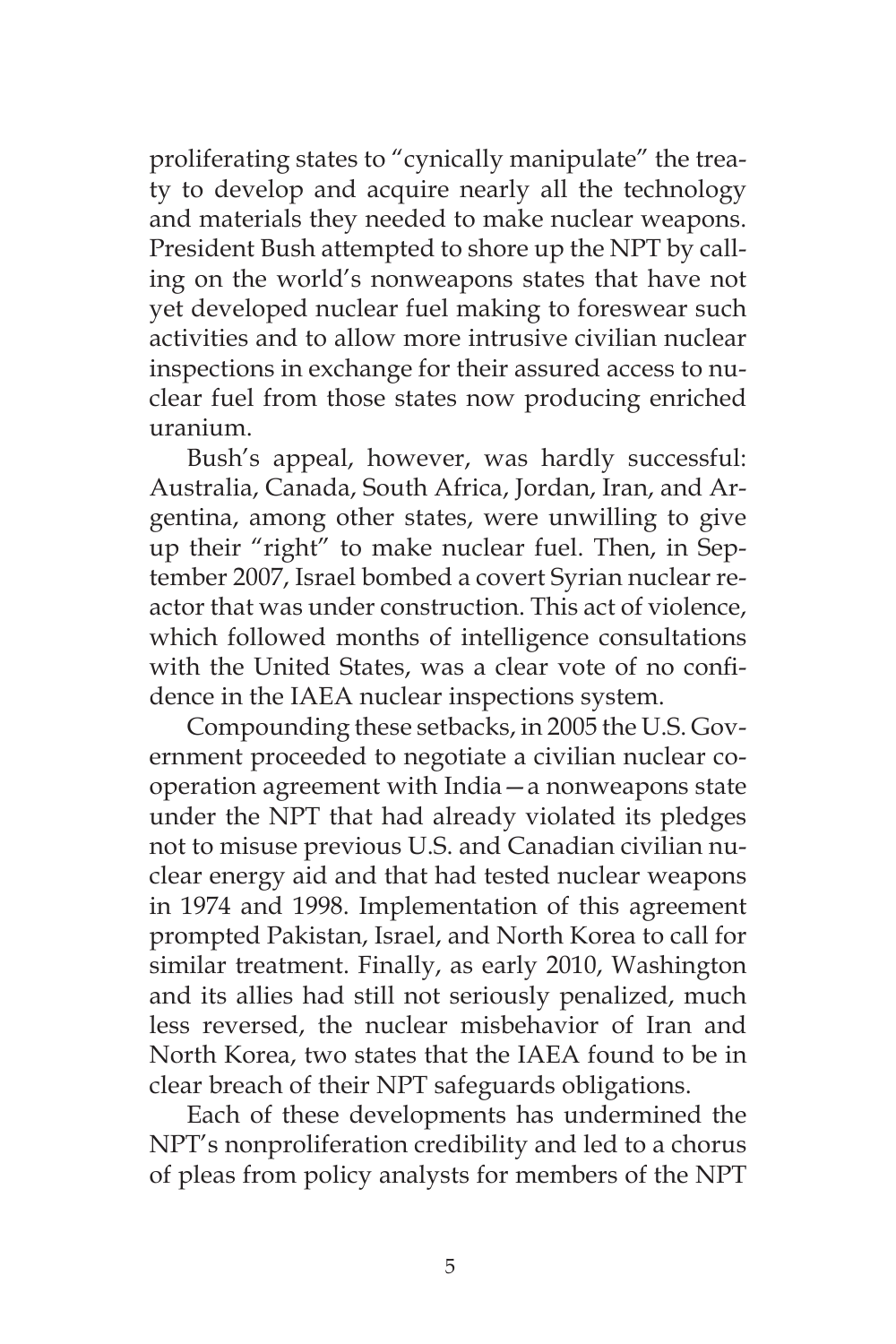to take any number of steps to strengthen the treaty. Some of these measures would require nonweapons states to adopt more intrusive nuclear inspection procedures. Others would increase IAEA safeguards funding and establish automatic penalties for safeguard agreement violations.

The most prominent of these proposals, however, have to do with implementation of the NPT's famous disarmament Article VI. Under this article,

Each of the Parties to the Treaty undertakes to pursue negotiations in good faith on effective measures relating to cessation of the nuclear arms race at an early date and to nuclear disarmament, and on a treaty on general and complete disarmament under strict and effective international control.

As to what Article VI might entail, the NPT's preamble is quite explicit: the NPT member states should support a global ban on nuclear testing, cease producing nuclear weapons and their means of delivery, and pursue nuclear and general disarmament.

Nonweapons states point out that none of these objectives has yet been met. For all of the reductions that have been made in U.S., allied, and Russian nuclear weapons deployments (down from over 75,000 nuclear weapons to fewer than 10,000), both the United States and Russia, they note, still retain thousands of nuclear weapons in storage. Also, the five original NPT nuclear weapons states have yet to bring the Comprehensive Nuclear Test Ban Treaty (CTBT) into force and have yet to reach any agreement to cease nuclear weapons production.

When one digs deeper, though, this indictment of the NPT weapons states become a bit more complicated. After all, most of the declared nuclear weapons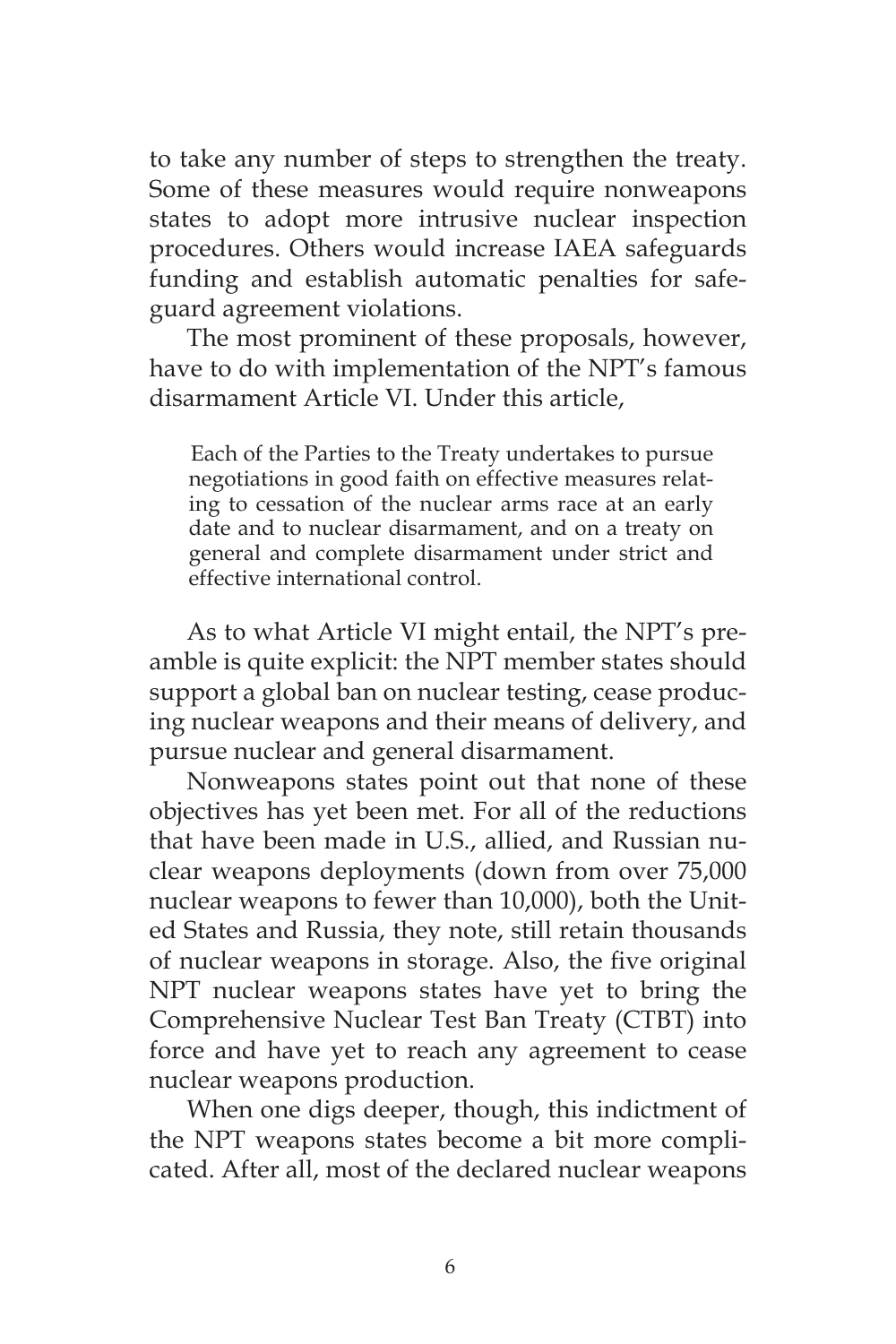states have reduced their weapons deployments and have announced moratoriums on the further production of uranium or plutonium for weapons purposes and on the further testing of nuclear weapons. Also, the states most opposed to concluding formal international agreements on nuclear testing and production are not the NPT nuclear weapons states, but rather states outside of the NPT, such as India, North Korea, and Pakistan, or states such as Egypt, which refuses to ratify the CTBT until Israel signs the NPT and eliminates its nuclear weapons assets.

Combine these complications with the ones already reviewed and the NPT Review Conference scheduled for May 2010, which allows all NPT members to share their views on what needs fixing in the treaty's implementation, and you have the makings for everything but consensus. This is so although President Barack Obama succeeded in getting the United Nations Security Council (UNSC) to adopt an ambitious resolution last fall detailing a number of worthy NPT Review Conference goals.

How, then, will the NPT be viewed after the May conference is held? One strong possibility is that the NPT will become more and more of a diplomatic talking point—a nuclear version of the Biological Weapons Convention, a set of agreed international goals rather than an international understanding with concrete, operational consequences. What this risks is letting the NPT become a dead letter like the Kellogg-Briand Pact, which vainly tried in 1929 to ban war $-i.e.,$  a solemn, albeit ineffective legal attempt to prohibit the worst of what is certain to occur.

All of this is likely, but only so long as the NPT is viewed as it is now—as a set of nuclear bargains at war with one another. True, most nuclear nonprolifer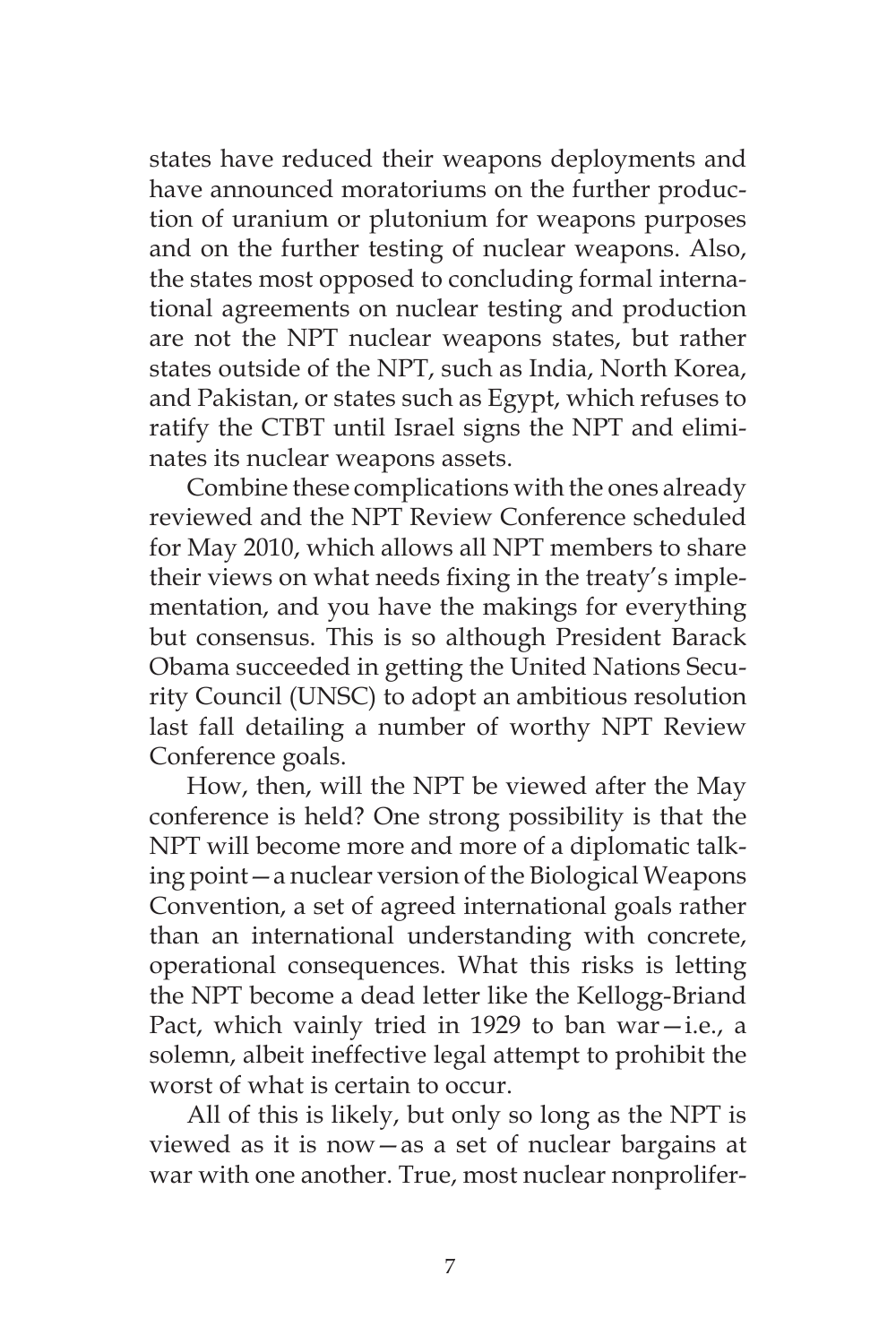ation experts insist that any reading of the treaty that might alter or curtail NPT members' nuclear rights as they are currently viewed is simply a nonstarter. Such a view, however, is unnecessarily fatalistic. In fact, the NPT is open to interpretation and has already been significantly altered as a result.

Here, the clearest demonstration is the way that the NPT's Article V promise to share the possible benefits of peaceful nuclear explosives has played itself out. When this article was first proposed in the 1960s, most nations, including the United States and Russia, believed that nuclear explosives could be employed as "ploughshares" to create canals and to complete other civil engineering tasks, including mining and excavation. To assure nonweapons states the possible benefits of such nuclear applications, the NPT allowed nuclear weapons states to share such benefits by supplying nuclear explosive services to nonweapons states on a turnkey basis.

To date, no state, though, has applied for such assistance nor has any state offered it—for two unanticipated reasons. First, the possible benefits of peaceful nuclear explosives turned out to be negative: Given the costs of cleaning up the radioactive debris that the use of peaceful nuclear explosives would produce, it became clear that it would be far cheaper to use conventional explosives for any proposed civil engineering applications. In short, it turned out that there were no benefits to share.

Second, and closely related, the few states that insisted on conducting their own "peaceful nuclear test explosions"—India and Russia—were strongly suspected of cynically using Article V as a cover for nuclear weapons testing. Certainly, the United States and most nuclear supplying states sanctioned India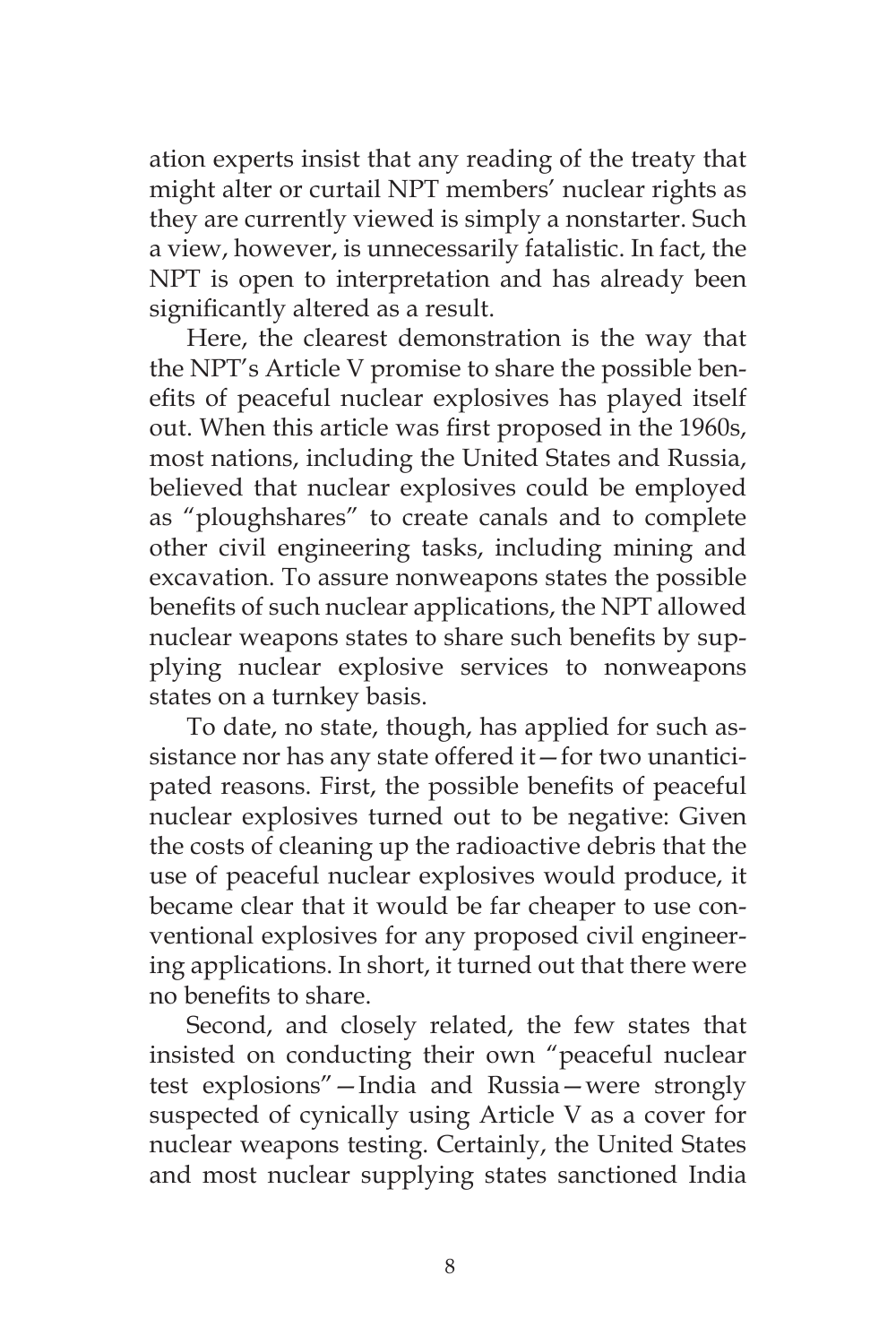for its 1974 test of a "peaceful" nuclear device by depriving it of access to most controlled civilian nuclear supplies. In time, any nuclear explosion, peaceful or not, was seen as a violation of an implied norm against any form of nuclear testing.

This example of Article V's reinterpretation, although not well known or understood, speaks directly to several of the NPT's current difficulties. As already noted, the common, current view of an inalienable right to peaceful nuclear energy recognized by the NPT is that this right automatically allows states to participate in any nuclear activity, no matter how uneconomical or dangerous, so long as it has some conceivable civilian application and the materials or activities in question are occasionally inspected by IAEA inspectors or their equivalent. This is Japan's view, and that of the Netherlands, Germany, South Africa, Brazil, Iran, and also the United States.

Yet, the recasting of Article V suggests that there is another more sensible way to read Article IV. This view recognizes the explicit qualifications made in the NPT with regard to exercising the inalienable right to peaceful nuclear energy. This right, the NPT notes in Article IV, must be implemented "in conformity" with the treaty's clear strictures in Articles I and II. These two articles, in turn, deny nuclear weapons states the right "in any way to assist, encourage, or induce any non-nuclear-weapon State to manufacture or otherwise acquire nuclear weapons or other nuclear explosive devices," and the articles ban nonweapons states from seeking or receiving "any assistance in the manufacture of nuclear weapons."

Properly understood, being in conformity with Articles I and II implies also being in conformity with Article III, setting forth the NPT requirement that all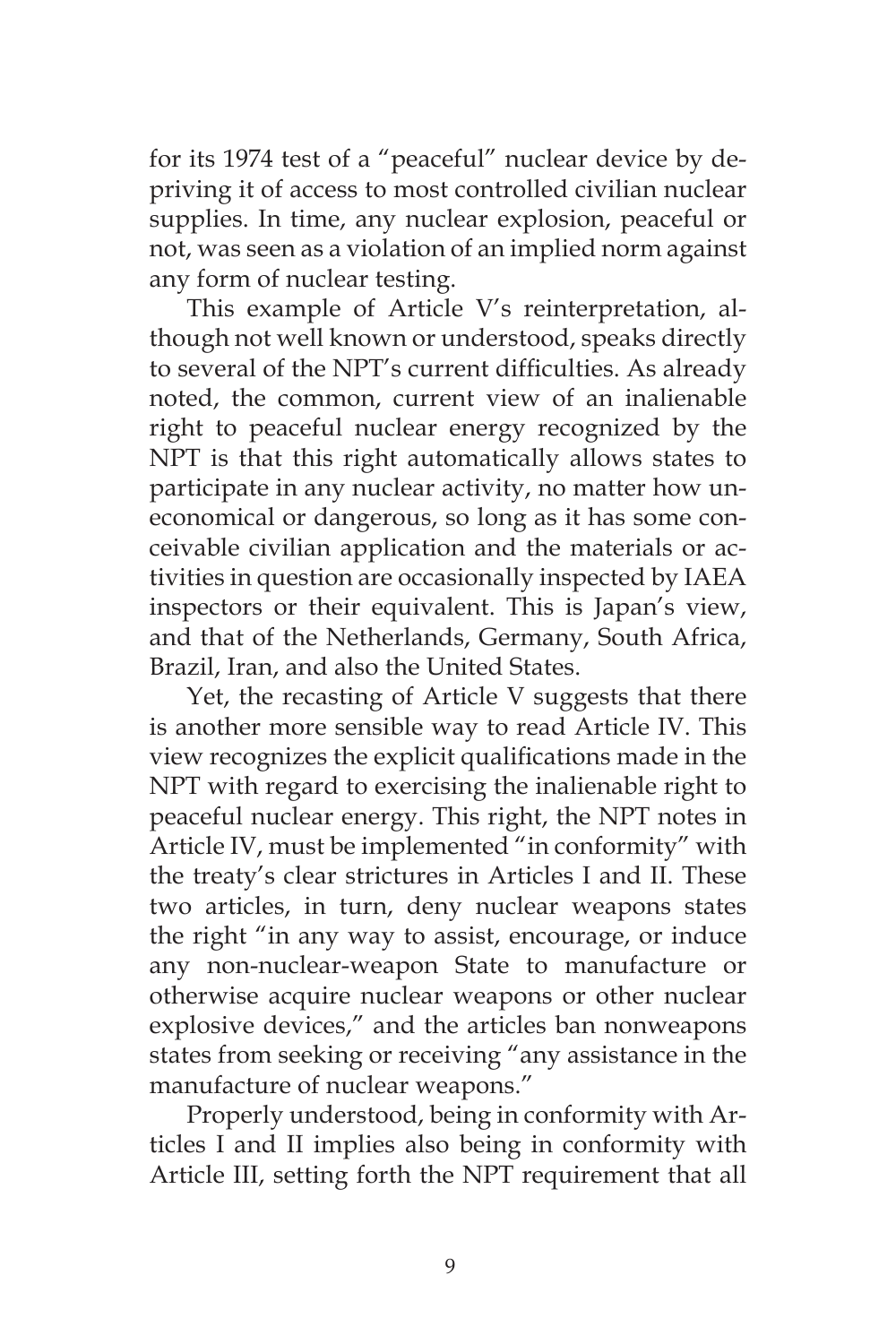nonweapons states accept the imposition of international nuclear safeguards on all of their civilian nuclear activities and materials to prevent their military diversion to making bombs. Certainly, a nonweapons state refusing such safeguards would be in implicit violation of Article II. Thus, the final statement of the 2000 NPT Review Conference refers to the need for nonweapons state members to exercise their Article IV activities in conformity with Articles I, II *and* III.

Technically, this safeguard condition is not easily met. Not all nuclear activities and materials can in fact be safeguarded to prevent their diversion to make bombs. Some activities, e.g., nuclear fuel making and operating large nuclear programs in hostile, noncooperative states (e.g., North Korea or Iran), cannot be inspected in a fashion that can reliably assure detection of a possible military diversion early enough to provide sufficient time to intervene to prevent the production of a bomb. Similarly, some nuclear materials are so weapons adaptable (e.g., highly enriched uranium, separated plutonium, or plutonium based fuels) that reliable and timely detection of their diversion to make bombs is simply not possible.

This, then, raises a question: If a nuclear activity or material is so close to bomb making that it cannot be safeguarded against military diversion, is it protected as being "peaceful" under the NPT? In the 1970s, it was hoped that nuclear fuel making in Japan, Brazil, South Africa, the Netherlands, and Germany could be safeguarded. Yet, recent discoveries of nuclear weapons usable materials unaccounted for (MUF) in Japan and the United Kingdom (UK) raise serious questions as to whether or not these assumptions were ever sound. We also know from experience in Iraq, Libya, Iran, Syria, and North Korea that the IAEA inspections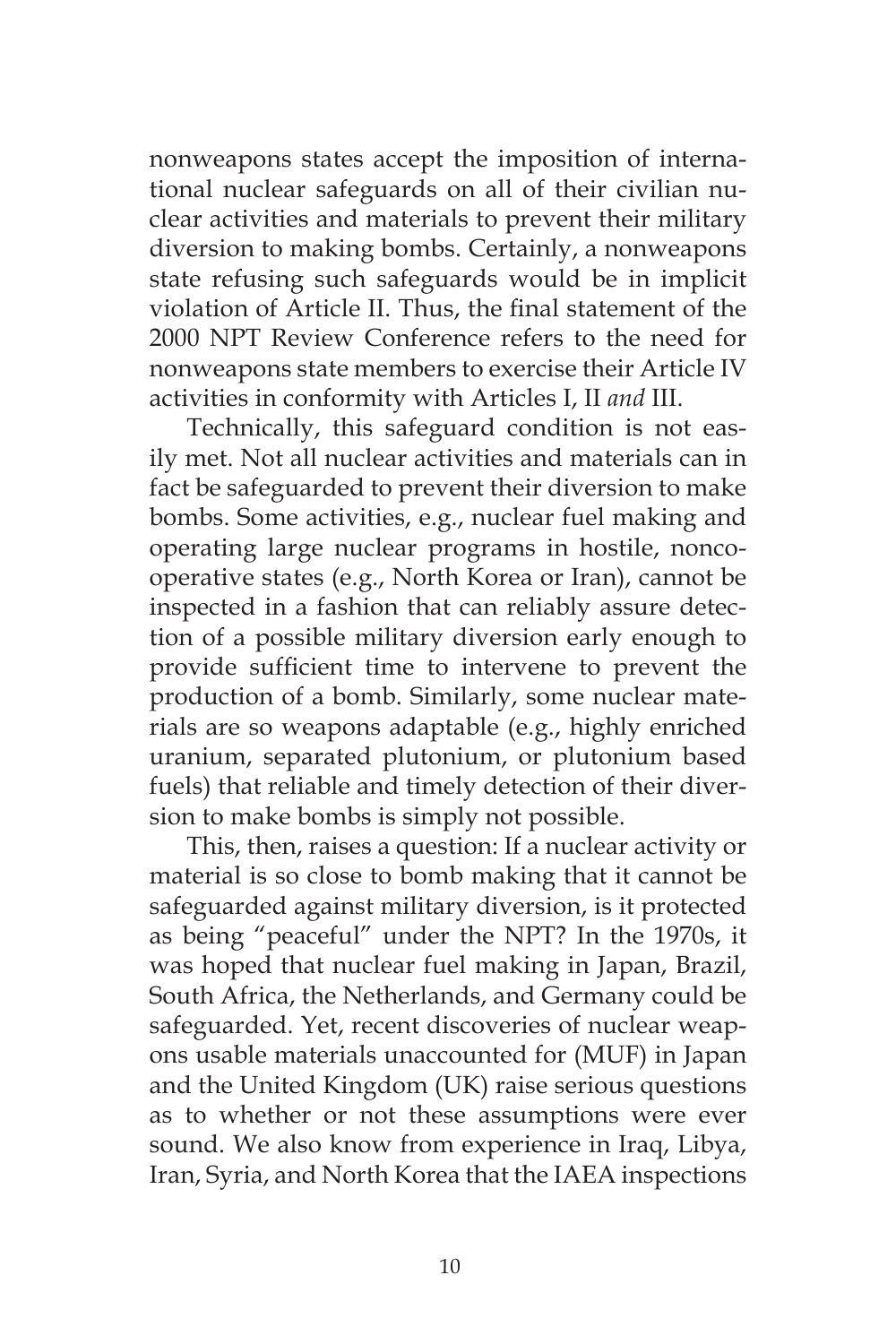system cannot be relied upon to find covert nuclear weapon-related activities in states that refuse to cooperate fully with IAEA inspectors.

How, then, should one proceed? Should we continue to allow new states to make nuclear fuel even though we now know that these activities cannot be effectively safeguarded against military diversion? What of states that we have reason to believe may cheat, e.g., Egypt, Algeria, Syria, or Saudi Arabia states that have all hidden their acquisition of nuclear technologies or nuclear capable delivery systems? Should we nonetheless allow them to develop large nuclear energy programs in the vain hope that IAEA safeguards somehow will work?

Many less developed states would answer that the NPT's preamble explicitly stipulates that all of peaceful nuclear energy's benefits, including "any technological by products which may be derived from the development of nuclear explosives," should be available for civilian purposes to all states. This would suggest that the NPT recognizes and protects an intrinsic right of all states to get to the very brink of making bombs.

Yet, if the NPT is dedicated to sharing the benefits of peaceful nuclear energy, these benefits presumably must be measurably beneficial *and* be distant enough from bomb making or the risk of being easily diverted to that purpose such that inspections could reliably detect their military conversion in a timely fashion (i.e., well before any bombs might be made). At the very least, what is protected ought not to be dangerous and clearly unprofitable. That, after all, is why the NPT bans the transfer of civilian nuclear explosives, why it allowed the sharing of civilian nuclear explosive services only on a turnkey basis, and why ultimately this offer was never acted upon.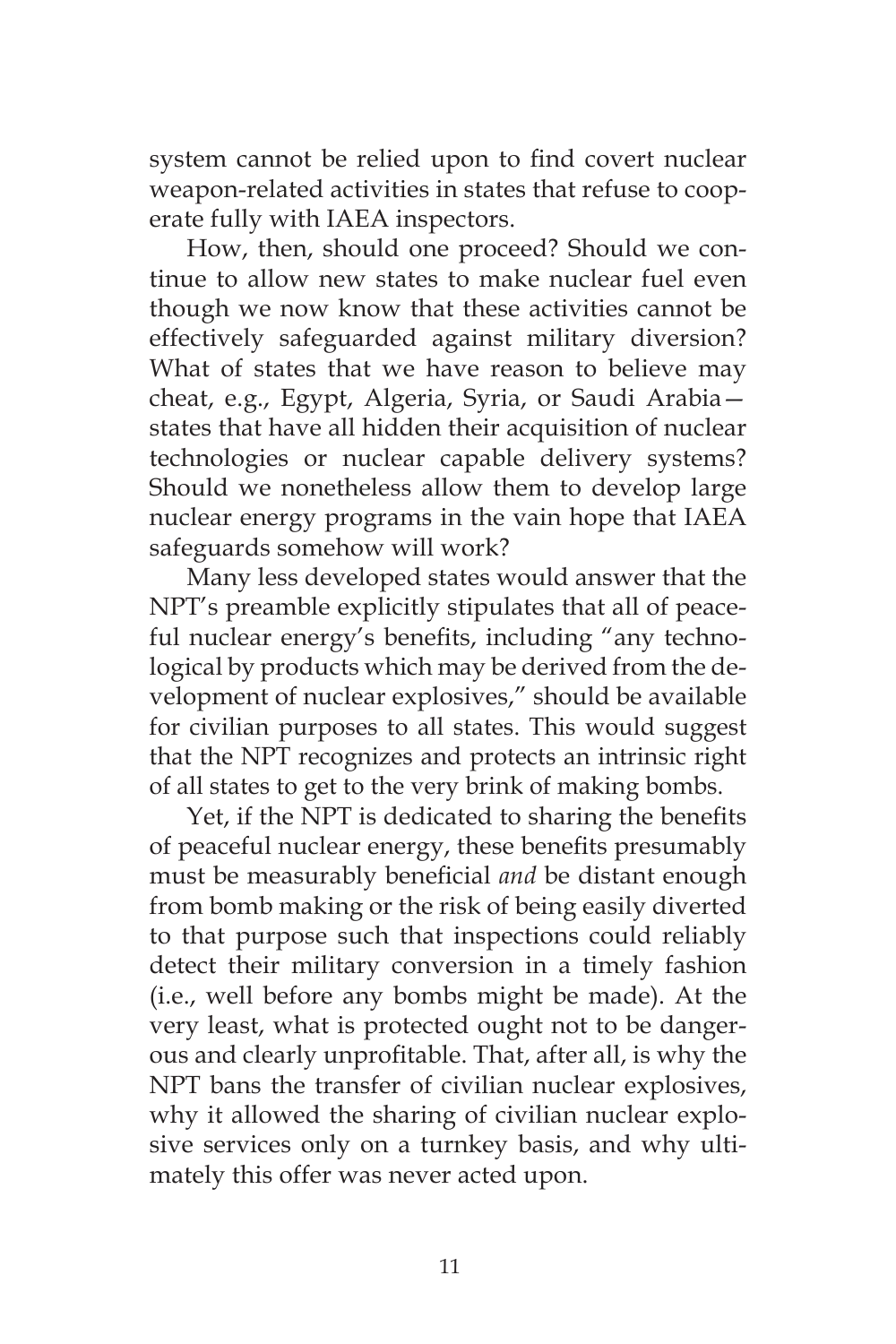By this set of standards, what currently is defended as being "peaceful nuclear energy" and protected by the NPT, ought to be questioned. Are nuclear fuel making and large nuclear programs economically competitive, i.e., "beneficial" in places like the Middle East when compared to making power with readily available natural gas or buying nuclear fuel from other producers? How economically competitive are such programs against safer alternatives in any region? Can nuclear fuel making be surveilled anywhere with rigor sufficient to reliably detect military diversions in a timely fashion? Are not such activities a threat in any nonweapons state? Should these activities be allowed to be expanded in nonweapons states and to new locales?

This set of questions, then, brings us back to the current prevailing reinterpretation of Article V. If the benefits of a nuclear activity are negative as compared to nonnuclear alternatives, and if the nuclear activity or material is dangerously close to producing a nuclear weapon, is there any reason to believe that it is a peaceful benefit protected by the NPT? These questions deserve answers. More important, the answers must be allowed to affect how the NPT is read and what states view as NPT protected activities.

The same is true regarding the NPT's withdrawal clause under Article X. The problem with Article X is that it has been read to give states like North Korea the freedom to violate the treaty and then withdraw with little or no adverse consequence. Yet, the Vienna Convention on Treaties points out that states that violate an agreement should and can be held accountable for their transgressions whether they choose to withdraw from the agreement or not. France and the United States now insist that this is the appropriate way to